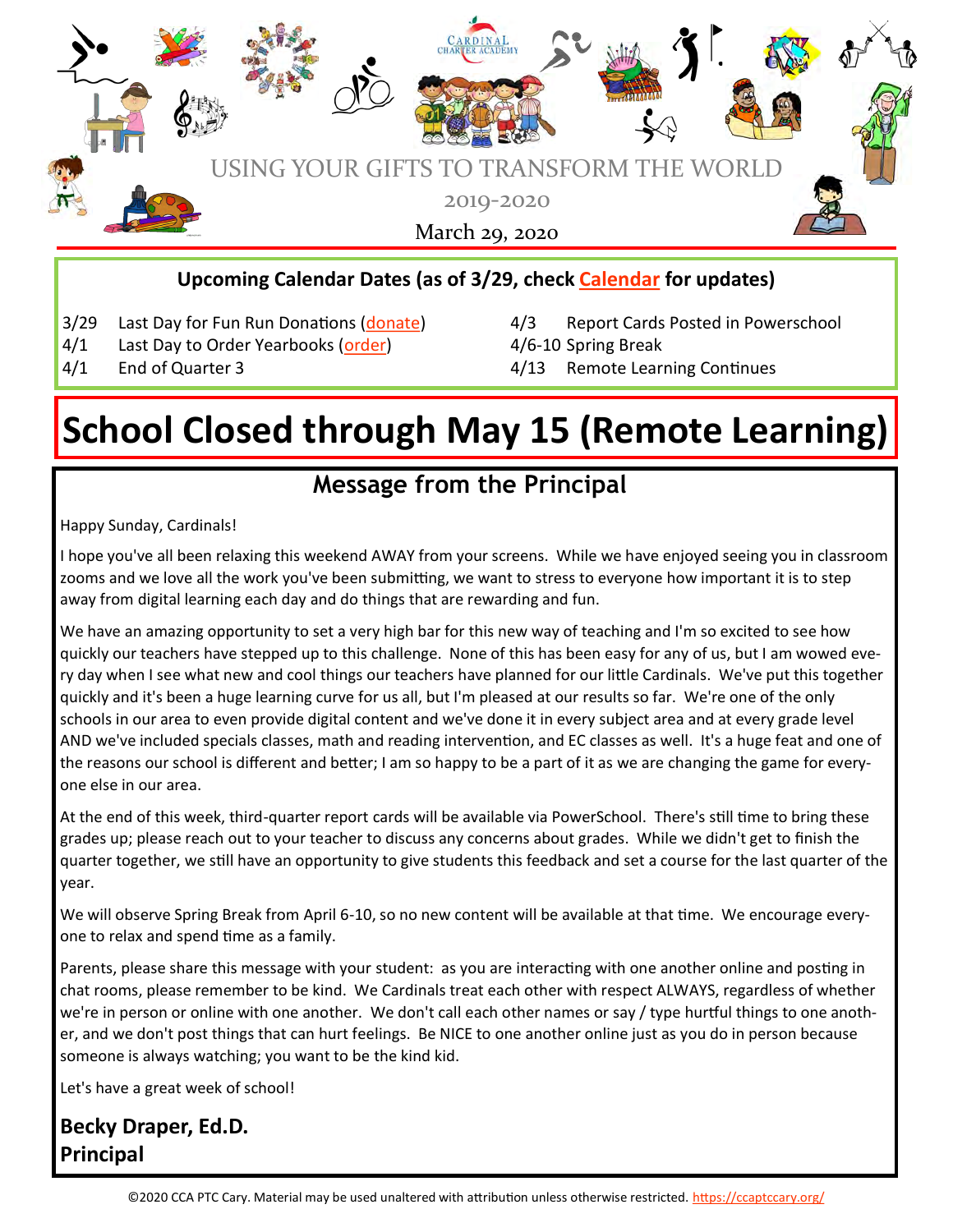

Cardinal Families. March 27, 2020

We hope this email finds you healthy and safe. As you know, the Governor of North Carolina has extended school closure until May 15, 2020. What does school closure mean? It means that the school building itself is closed as a learning environment for children. However, as you know and have experienced over the last week and a half, we have been able to develop and deploy our remote learning plan and this week has been epic! Our teachers and staff have done a phenomenal job switching from a school with four walls to a completely virtual school and we all want to keep going! So, while the school building will remain closed as a learning environment until May 15<sup>th</sup>, we are going to continue operating school via remote learning.

Our school calendar remains intact, and we will continue to observe holidays, breaks, etc. as outlined in our 19-20 calendar. Spring Break will be April 6-10, which means that students and teachers will be off and digital learning will not be expected or required. Also, our last day of school for the 2019-2020 school year remains June 11. As a school, we remain committed to your child's growth and education, and we are grateful to continue the school year with your student and family.

Thank you for your continued support during this unprecedented time. We know this has been challenging for you. It has been challenging for all of us, but we are excited to partner with you to continue educating and growing your Cardinal, preparing them for the future, regardless of the current circumstances.

If you have any questions about our remote learning plan or the school calendar, please contact your child's teacher or me. We're here for you!

With love, digitally,

Becky Draper, Principal

1020 St. Charles Place, Cary, NC 27513 Phone: 919-653-5000 • Fax: 919-653-6000 www.cardinalcharter.org

*A Member of the Charter Schools USA Family of Schools.*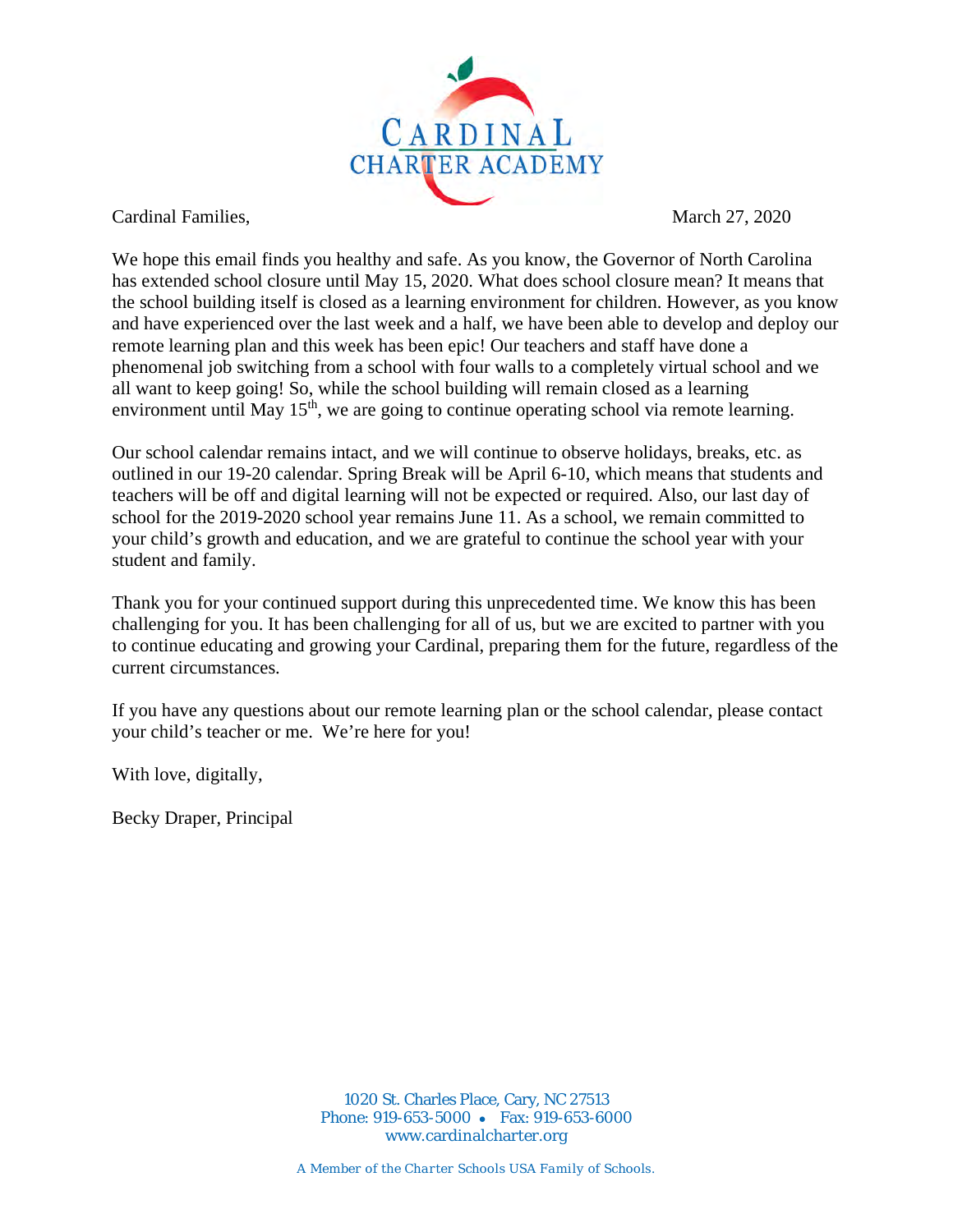

# **Instructional Leader of the Week—Updated**

Congratulations to this week's teacher of the week, Ms. Lori Tryon! Ms. Tryon has been working diligently with the EC team this week to continue to ensure that all of her students have the support they need at home. She has been conferencing with individual students, supporting students in their regular instruction, and speaking with students and families about what they need to succeed. She relentlessly advocates for her students and classes, and we so sincerely appreciate the hard work she is showing in this time of transition!

#### **School Calendar—Updated**

Our school building remains closed and we will continue remote learning through May 15. April 13 is now a regular school day.

## **K-4 Specials**

Specials for students in grades K-4 will take place with one special each day. The schedule may be found below. Online materials may be found [here](https://sites.google.com/view/cca-specials/home) and more information is in the flyer at the end of the newsletter.

Monday: Music Tuesday: Art Wednesday: PE Thursday: Spanish Friday: Technology

# **Counselor's Corner—New**

We know that this is a stressful time for parents which includes many novel challenges. Our counselors are beginning to reach out to families individually to check in, but we are always available through email, five days a week. Please do not hesitate to reach out to the counselors if you or your family have any needs, emotional or material, and we will do our best to accommodate. We have been using Zoom to conference with students, and are available and willing to work with your family as well. Additionally, we will be posting new Social/Emotional Learning content on our school's WIX page. Please check it out.

We can be reached at our email addresses: [Sara Penna](mailto:spenna@cardinalcharter.org) and [Savannah Nevarez.](mailto:snevarez@cardinalcharter.org)

## **Fun Run**

TODAY (Sunday) is the last day to make donations for the Fun Run and Color Run. Individual and class prizes will be announced next week. Please continue to donate today! Thank you!

View and add your pictures here: [Elementary Fun Run](https://photos.app.goo.gl/AuVfUN8yKeaQJsys6) [Middle School Color Run](https://photos.app.goo.gl/Fo9AQqPDUyqe1VGj9)

# Donate here: **[FUNRUN.CCAPTCCARY.ORG](https://give.classy.org/ccafunrun2019)**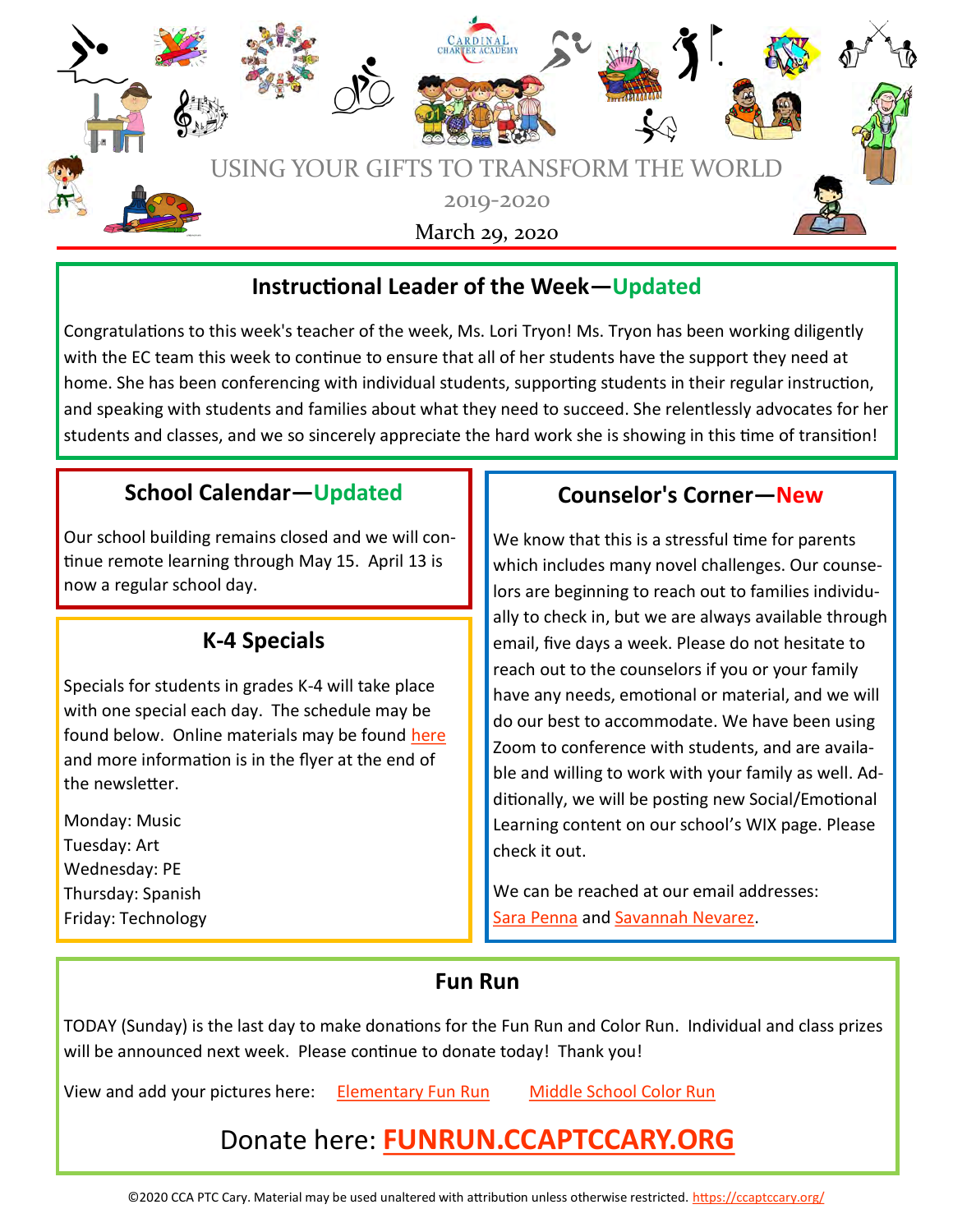

# **Remote Learning Website:** <http://bit.ly/2Uat4qz>

# **For tech help, please email: [ccatechhelp@gmail.com](mailto:ccatechhelp@gmail.com)**

# **Spirit Week—Updated**

Monday - Sunshine day—Post pictures in sunglasses and hats.

Tuesday - Flower day—Post pictures of flowers from in or around your house.

Wednesday - April showers—Happy first day of April! It's supposed to rain today, so let's see you in your rain gear.

Thursday - Ride your bike day—Show us a picture of you riding your bike.

Friday - Cardinal Spirit Wear—Sport your Cardinal gear and post some pictures of your Virtual Learning.

## **Field Trip Refunds—New**

Administration is currently working on refunding field trips. We are contacting field trip vendors that we have already paid to see about getting refunds and will update parents on their grade-level field trips with more information as soon as we are able.

## **Virtual Fire Drill—New**

This is just for fun! We will hold a virtual fire drill on Monday, March 30 at 2:30 p.m. Set an alarm for that time on your phone and when the alarm goes off, go outside to your family meeting place. Stay outside for ten minutes and enjoy the sun. Take a picture while outside and post it in the comments of Cardinal's fire drill reminder post on Facebook!

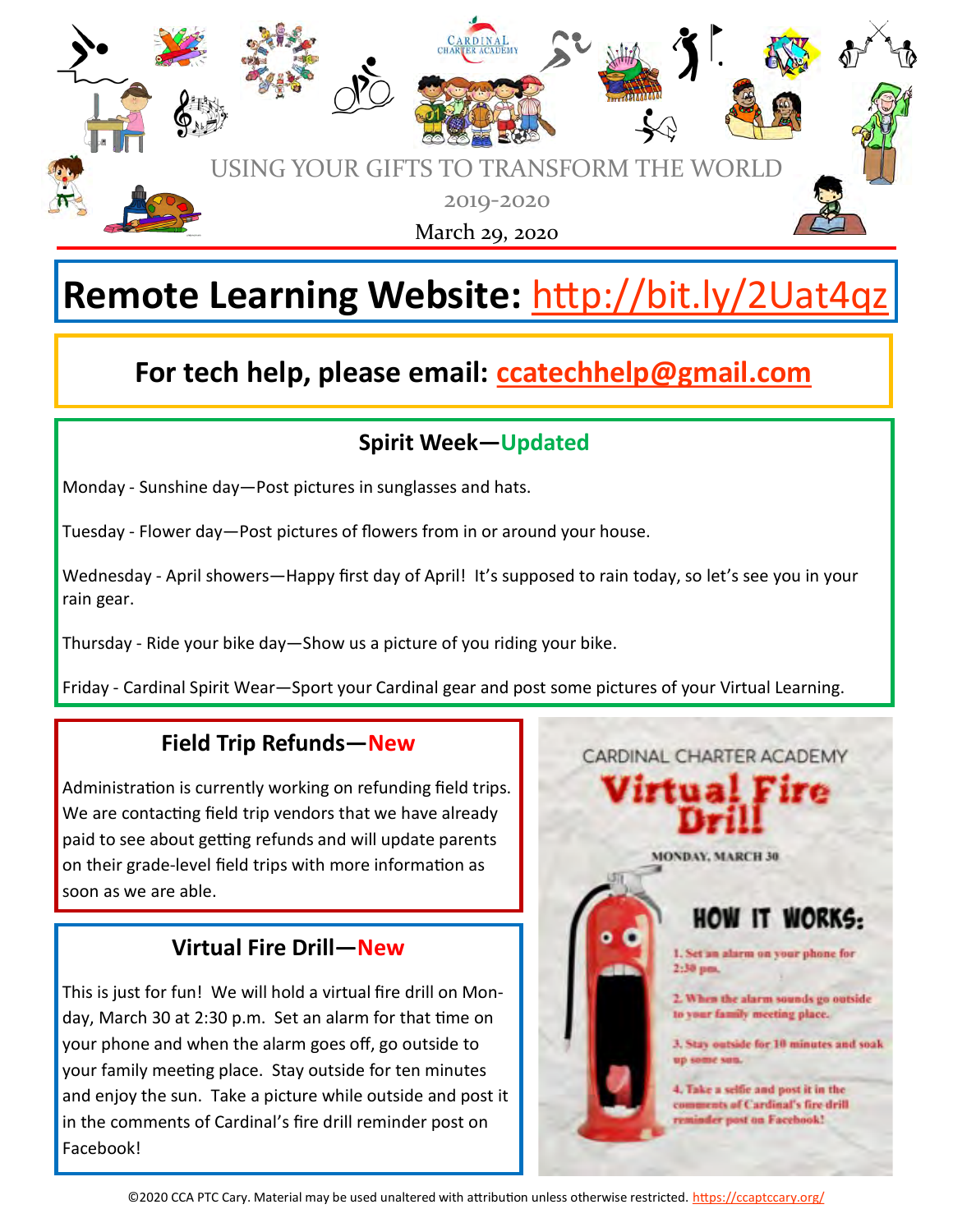

## **Free Meal Sites**

There are many sites throughout Wake county that are offering free meals to students. A short list may be found below. More locations are listed [here.](https://www.wcpss.net/domain/16591) Meals are served from 11 a.m. to 1 p.m. and are distributed by volunteers curbside. You do not have to show ID to pick up and children are not required to be present when picking up food.

- Creech Road Elementary School, 450 Creech Road, Garner
- Wendell Middle School, 3409 NC Hwy. 97, Wendell
- Briarcliff Elementary School, 1220 Pond St., Cary
- Athens Drive High, 1420 Athens Drive, Raleigh
- Reedy Creek Elementary, 940 Reedy Creek Rd, Cary
- Knightdale Elementary, 109 Ridge Street, Knightdale

# **Fifth and Eighth Grade: Baby Pictures**

Baby pictures of fifth and eighth grade students are needed for the yearbook. Please upload your child's baby picture and include the student's name with the picture.

[5th grade baby picture album](https://photos.app.goo.gl/u5MZQvLotJCsGYqHA)

[8th grade baby picture album](https://photos.app.goo.gl/YdZpn7YacxT7arDV6)

#### **Internet Access**

If students don't have internet access, families may call 1-844-488-8398 for free internet from Spectrum during school closures.

# **2020-2021 School Calendar**

The 2020-2021 school calendar can be found on the PTC website [here.](https://ccaptccary.org/wp-content/uploads/2019/12/CARD-2020-2021-calendar.pdf) Dates have been entered into the live Google calendar found [here.](https://calendar.google.com/calendar/r?cid=ngrantcca@gmail.com)

# **Yearbook Orders**

It's time to order those yearbooks! Yearbooks can be ordered online via the link below and both elementary and middle school yearbooks are \$25. **Yearbooks must be ordered by April 1.** [https://ybpay.lifetouch.com](https://ybpay.lifetouch.com/)

Elementary: 13332720

Middle School: 13987320

## **Yearbook Autographs—New**

This year, we will have a virtual signing of yearbooks. Students may upload their autograph to be included in this year's yearbook.

Upload a picture of a short message or just your signature (whatever you might sign in your friend's yearbook) on a plain white piece of paper:

Grades K-[5 Album for Signatures](https://photos.app.goo.gl/mnBwmuAoCSAtwS6P8) Grades 6-[8 Album for Signatures](https://photos.app.goo.gl/M49EUSimdYvh2T32A)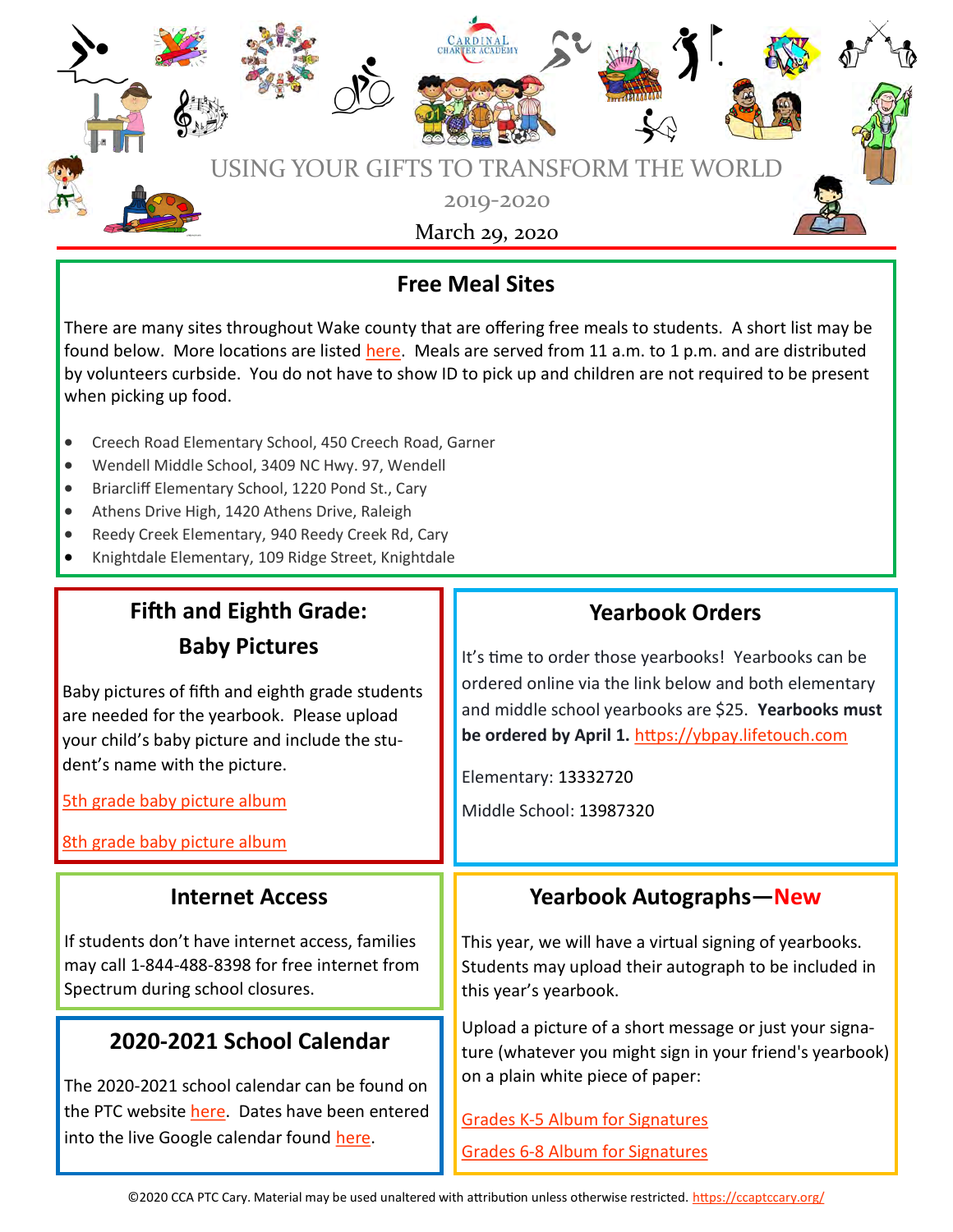

# **Remote Learning and Spirit Week!**



**K-[5 Picture Album](https://photos.app.goo.gl/cP389yafovZ3DSfE6) 6-[8 Picture Album](https://photos.app.goo.gl/qZDyacNdLi8EoY2c8)**























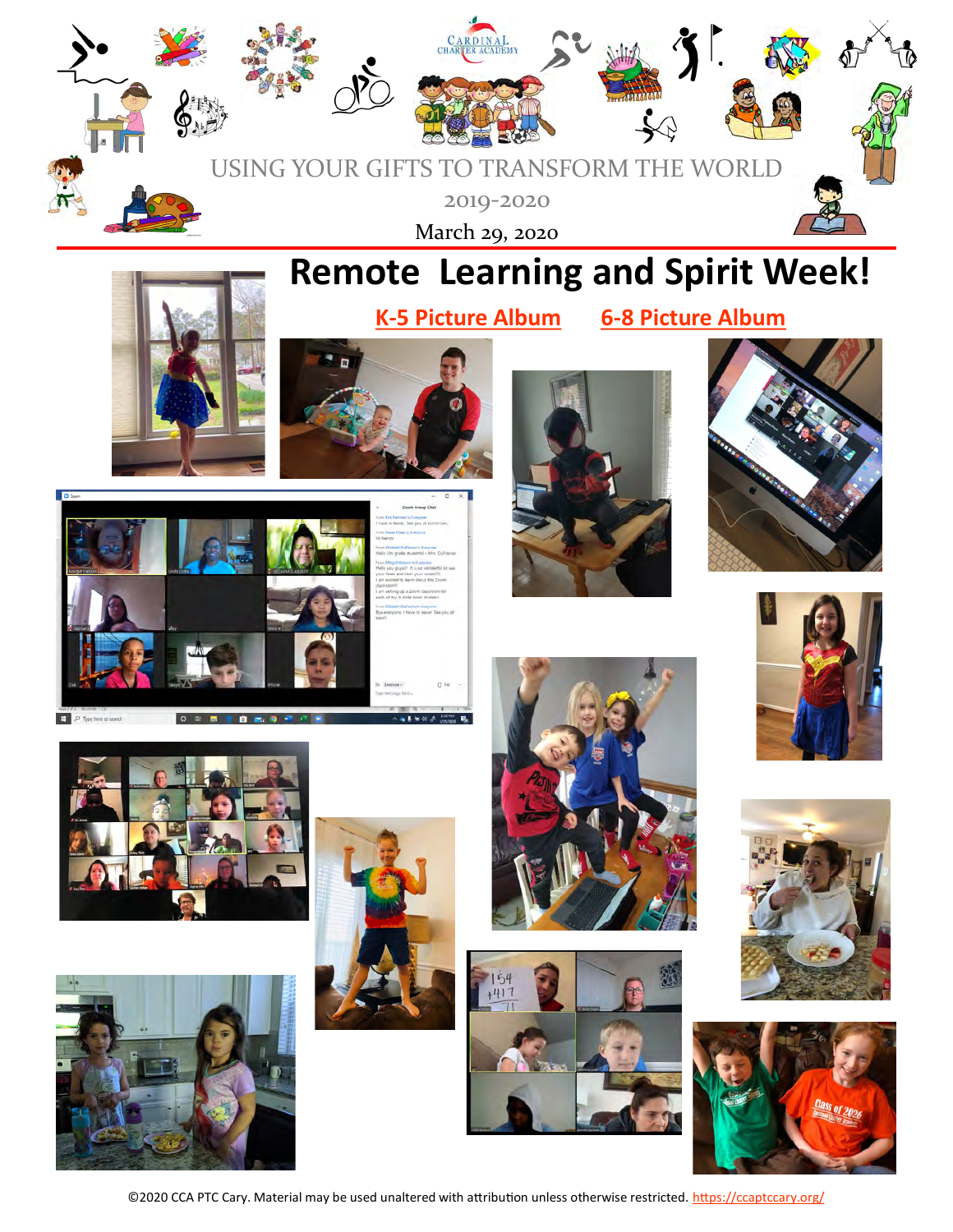

# **Remote Learning and Spirit Week!**

**K-[5 Picture Album](https://photos.app.goo.gl/cP389yafovZ3DSfE6) 6-[8 Picture Album](https://photos.app.goo.gl/qZDyacNdLi8EoY2c8)**





Book Club Zoom meetings for Ms. Webb's 6th grade ELA students.









I will teach you in a room. I will teach you now on Zoom. I will teach you in your house. I will teach you with a mouse. I will teach you here and there. I will teach you because I care. So just do your very best. And do not worry about the rest.



Mrs. Brisbin's kindergarten class went on a virtual field trip together!